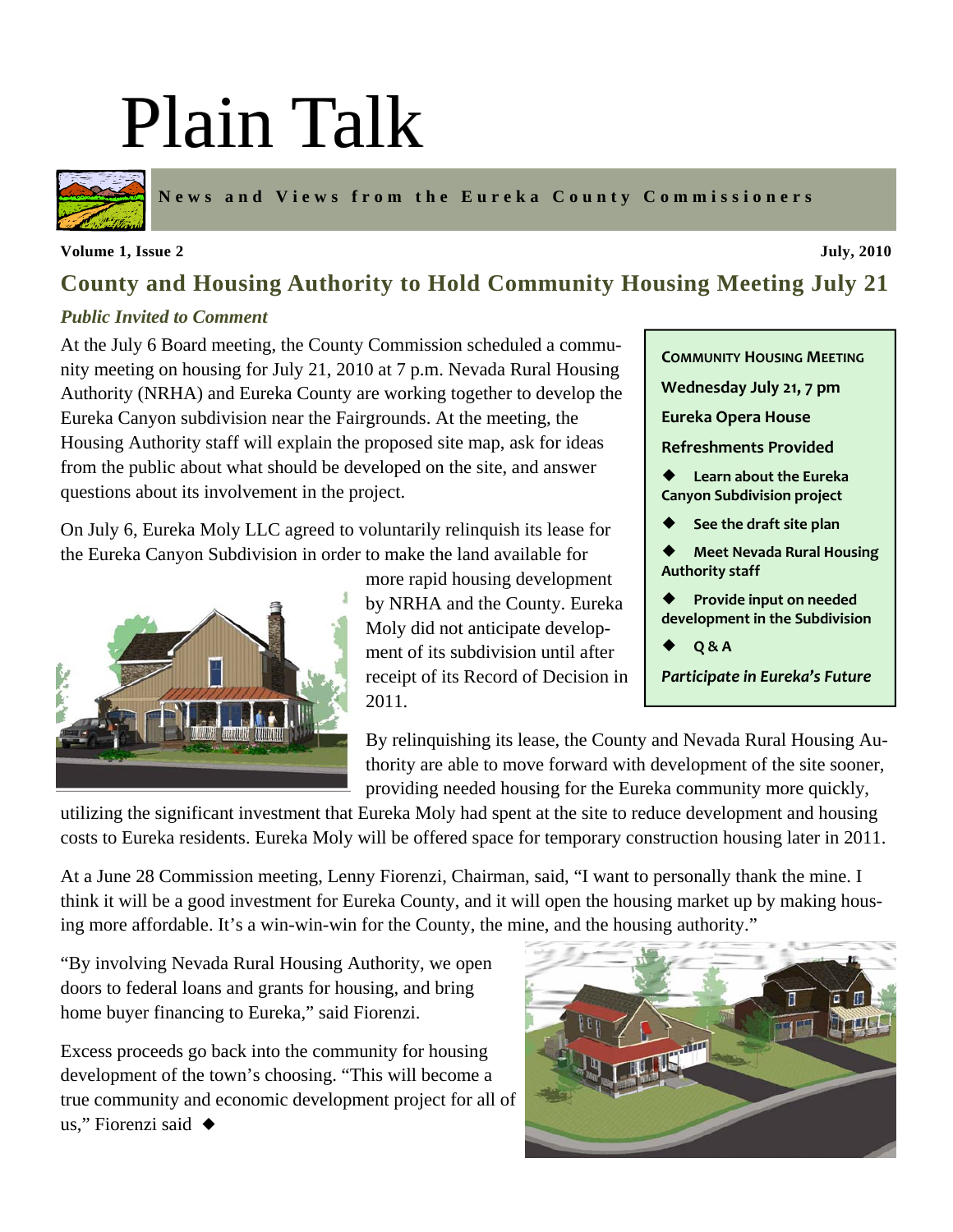### Eureka Canyoi (A Conceptua

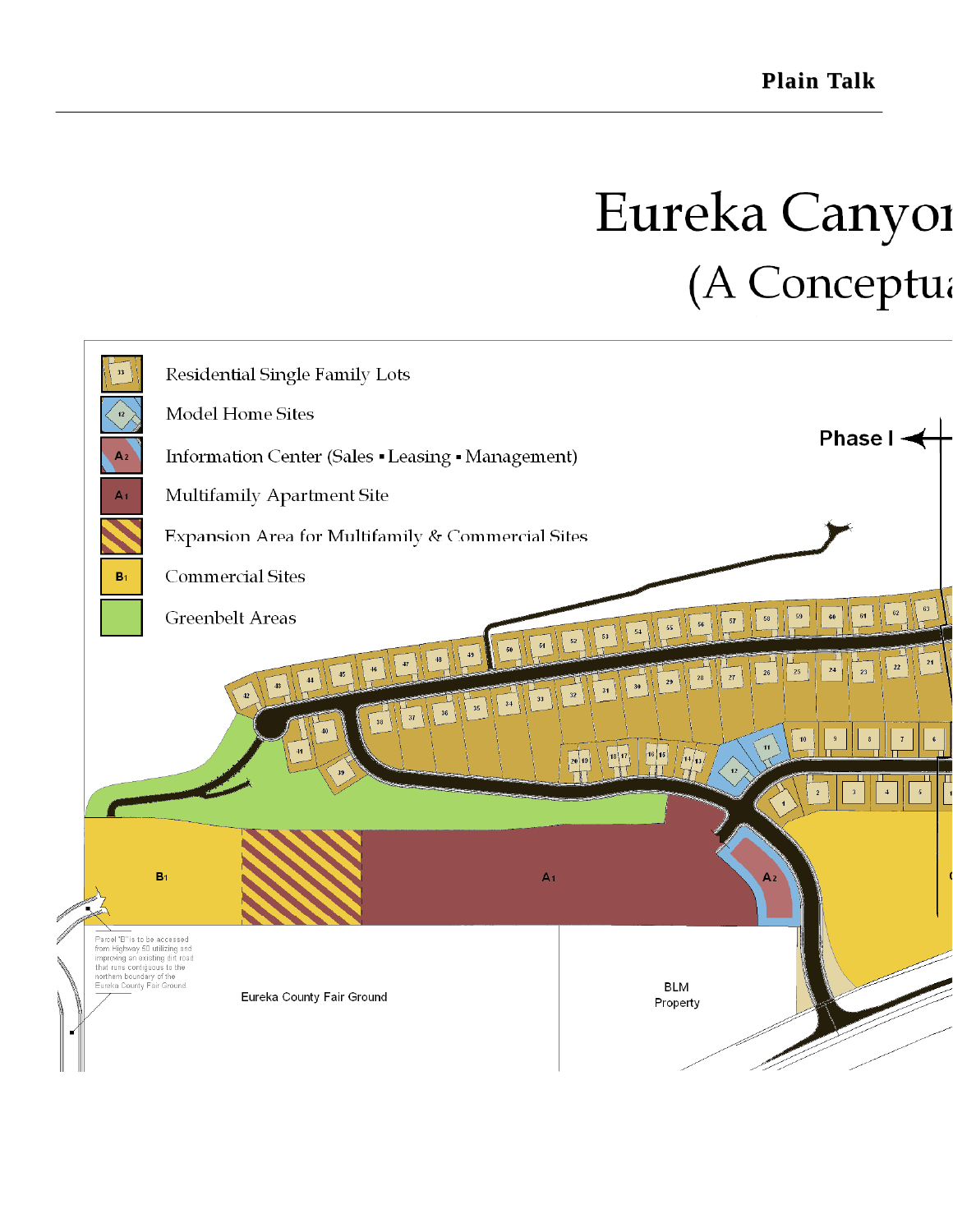## n Subdivision al Site Plan)